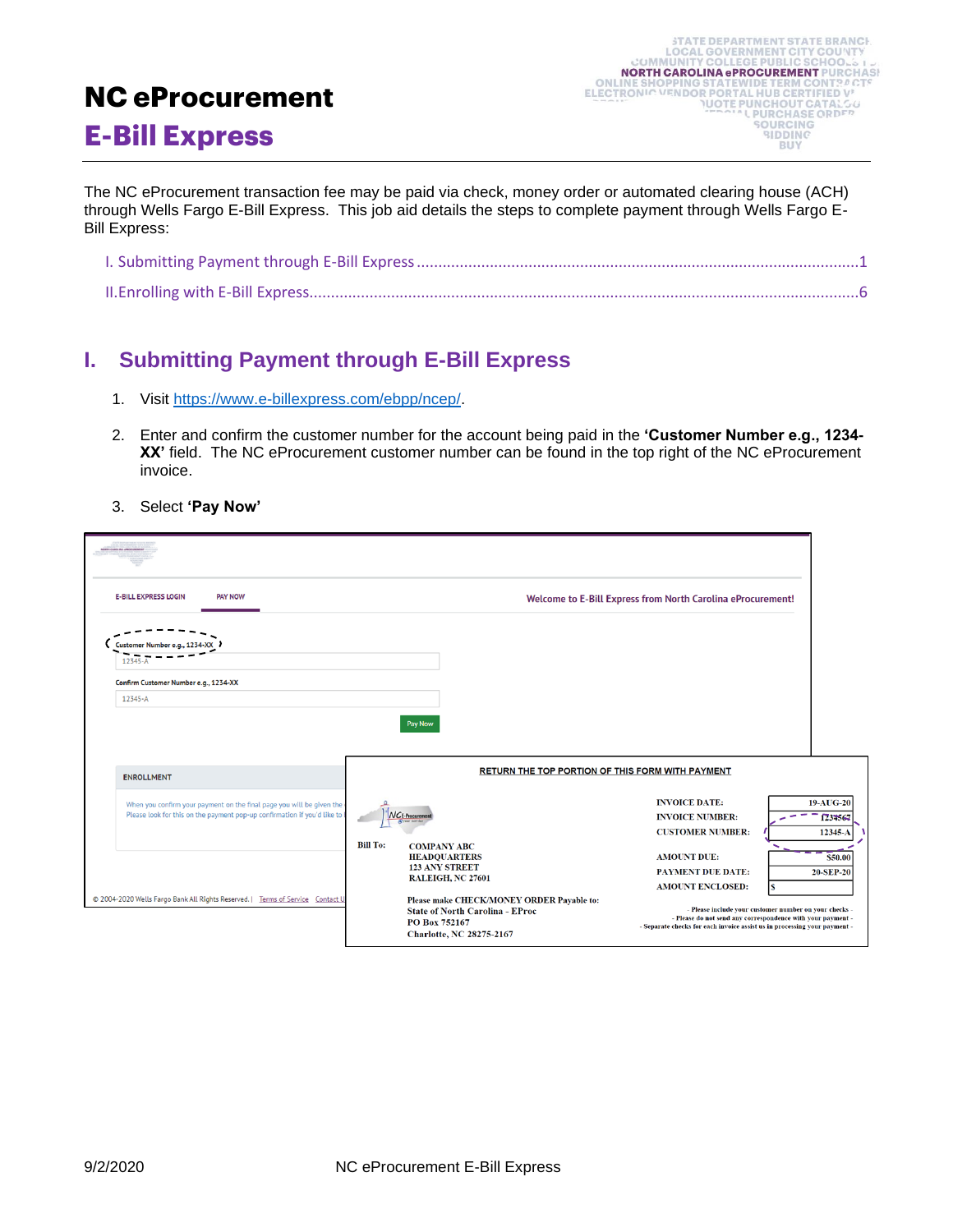4. Enter the **'Contact Name'**, **'Contact Telephone'**, and **'Contact Email'** for the individual entering the payment in the system. This contact information will be used to send payment confirmation information and if there are any questions about payment application in the NC eProcurement system.

| <b>JTATE DEPARTMENT STATE BR</b><br>LOCAL GOVERNMENT CITY COUP<br>Cultural product consistent products<br>NORTH CAROLINA APROCUREMENT FUEL<br>OW.INE SHOPPING STATEWIDE TEEM CONTRAC<br>ELECTRONY' VENDOR PORTAL NUR CERTIFIED V<br>NADTE PURCHOUT CATALO<br>"L PURCHASE ORD<br><b>NOURCERS</b><br><b>NIDD INC</b><br>99.79 |                          |                |                                  |
|-----------------------------------------------------------------------------------------------------------------------------------------------------------------------------------------------------------------------------------------------------------------------------------------------------------------------------|--------------------------|----------------|----------------------------------|
| Home                                                                                                                                                                                                                                                                                                                        |                          |                |                                  |
| <b>Contact Name</b>                                                                                                                                                                                                                                                                                                         | <b>Contact Telephone</b> |                | <b>Payment Amount</b>            |
| John Doe                                                                                                                                                                                                                                                                                                                    | 919-321-1234             | Mobile $\star$ | \$                               |
|                                                                                                                                                                                                                                                                                                                             | <b>Contact Email</b>     |                | <b>Select Number of Invoices</b> |
|                                                                                                                                                                                                                                                                                                                             | myemail@domain.com       |                | Select Option                    |
|                                                                                                                                                                                                                                                                                                                             |                          |                | <b>Payment Method</b>            |
|                                                                                                                                                                                                                                                                                                                             |                          |                | Pay                              |

- 5. In the **'Payment Amount'** field, enter the total amount to be paid. If multiple invoices are being paid, this should be the sum of those invoices.
- 6. Select '**01-Single Invoice'** or '**02-Multiple Invoice(s)'** to indicate whether payment is for one invoice or multiple invoices.
- 7. Select the  $\bullet$  icon to list the invoices to be paid.

| <b>O</b> Add A Payment Method<br><b>Pay Date</b><br>鱛<br>8/27/2020 | Select Number of Invoices<br>02-Multiple Invoice(s) | $\mathbb{Z}$ |  |
|--------------------------------------------------------------------|-----------------------------------------------------|--------------|--|
|                                                                    | <b>Payment Method</b>                               |              |  |
|                                                                    |                                                     |              |  |
|                                                                    |                                                     |              |  |
|                                                                    | <b>Vendor Name</b>                                  |              |  |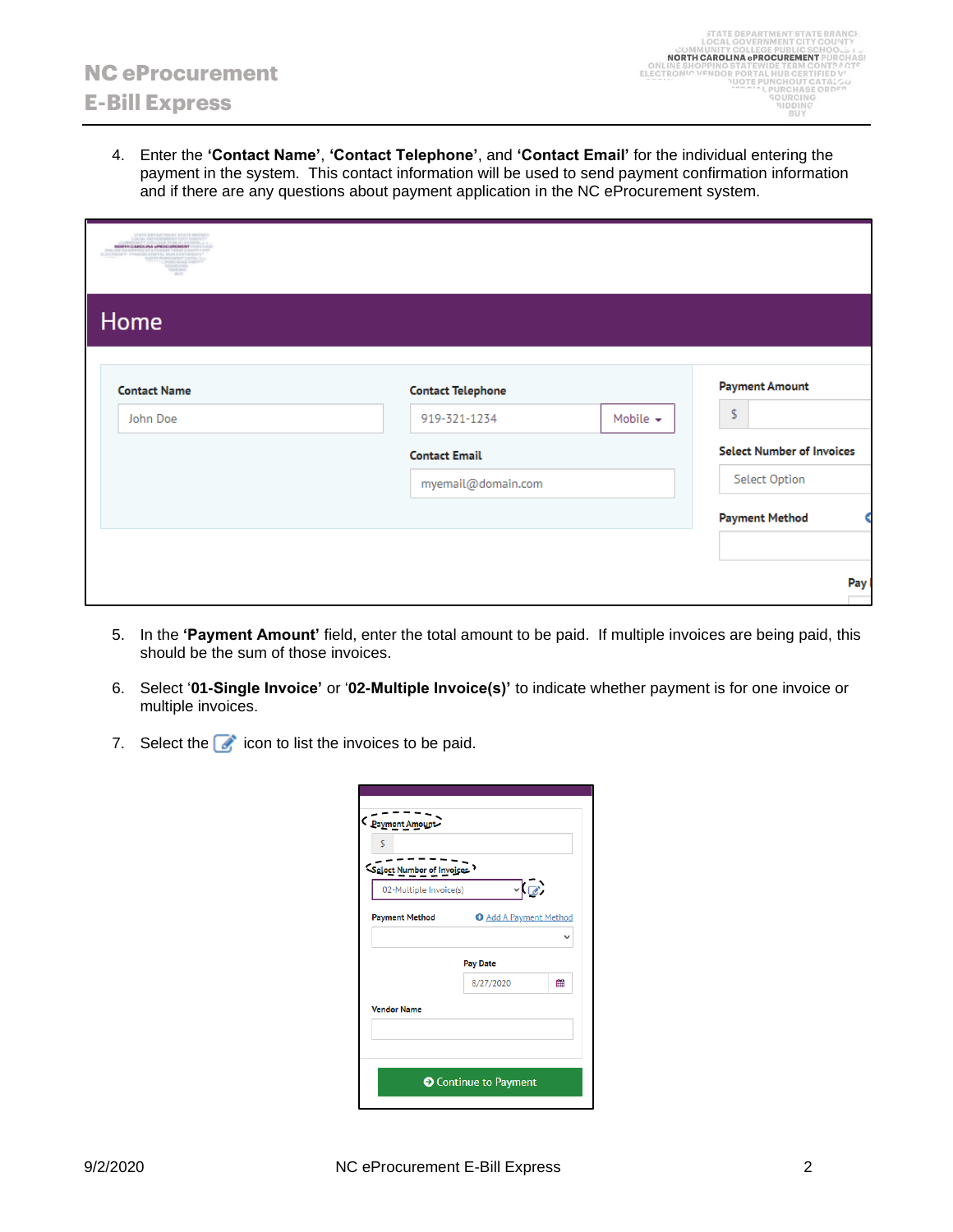8. In the **'Invoice Number(s)'** field, enter the invoice numbers to be paid. If paying multiple invoices, separate each invoice number with a comma (,) and select **'OK'**.

| <b>Payment Amount</b><br>INVOICE NUMBER(S) |                              |       |
|--------------------------------------------|------------------------------|-------|
| 1234567, 987654                            |                              |       |
|                                            | OOK<br>Cancel                | ethod |
|                                            | Pay Date                     |       |
|                                            | 8/27/2020                    | 鯩     |
| <b>Vendor Name</b>                         |                              |       |
|                                            |                              |       |
|                                            | <b>O</b> Continue to Payment |       |

9. Select **'Add a Payment Method'** to enter bank account information.

| <b>Payment Amount</b>            |                              |        |
|----------------------------------|------------------------------|--------|
| \$                               |                              | 100.00 |
| <b>Select Number of Invoices</b> |                              |        |
| 02-Multiple Invoice(s)           |                              | Ø,     |
|                                  | O Add A Payment Method       |        |
| <b>Payment Method</b>            |                              |        |
|                                  |                              |        |
|                                  | <b>Pay Date</b>              |        |
|                                  | 8/27/2020                    | 鯩      |
| <b>Vendor Name</b>               |                              |        |
|                                  |                              |        |
|                                  |                              |        |
|                                  |                              |        |
|                                  | <b>●</b> Continue to Payment |        |
|                                  |                              |        |

- 10. For **'Account Type'**, select **'Personal'** or **'Business'** to determine the type of account that will be making the payment.
- 11. Select **'Checking Account'** or **'Savings Account'** in the **'Banking Type'** field to indicate the type of account making payment.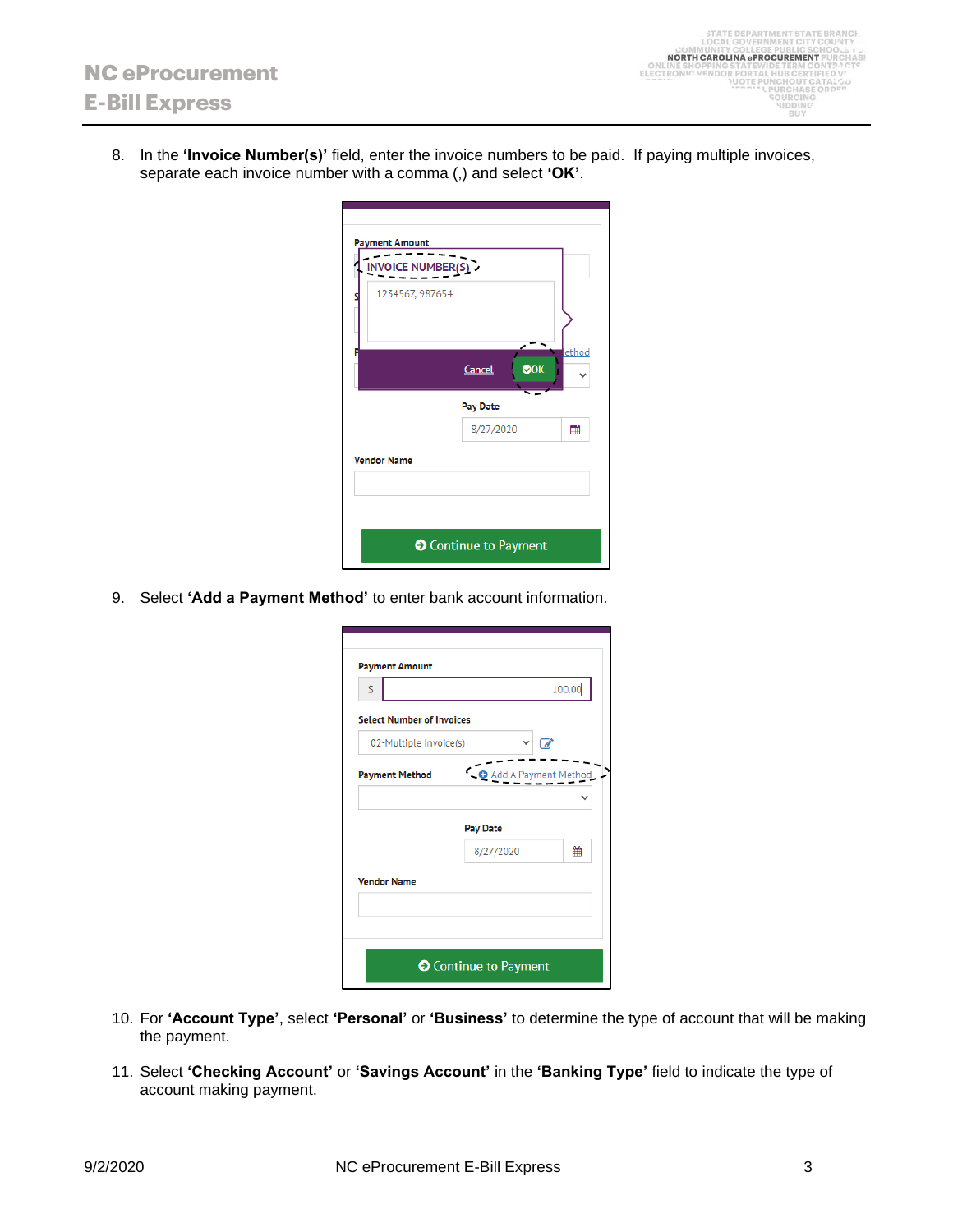- 12. Enter the bank account name in the **'Name on the Account'** field.
- 13. In the **'Routing Number'** field, enter the bank routing number found in the bottom left of a check for the account.
- 14. Enter the full bank account number in the **'Account #'** field which can also be found at the bottom of a check for the account. Confirm the account number in the **'Re-enter Account #'** field.
- 15. Review the agreement at the bottom of the page and check the box next to **'Agree and Add Account'**.
- 16. Select **'Add'**.

| Add A Payment Method                                                                                                                                                                                                          |                                                                                                                                                                                                               |
|-------------------------------------------------------------------------------------------------------------------------------------------------------------------------------------------------------------------------------|---------------------------------------------------------------------------------------------------------------------------------------------------------------------------------------------------------------|
| <b>BANK ACCOUNT</b>                                                                                                                                                                                                           |                                                                                                                                                                                                               |
|                                                                                                                                                                                                                               |                                                                                                                                                                                                               |
| <b>Business</b><br>Personal                                                                                                                                                                                                   | 1234567890                                                                                                                                                                                                    |
| Banking Type.                                                                                                                                                                                                                 | Re-enter Account #                                                                                                                                                                                            |
| <b>Checking Account</b><br>Savings Account                                                                                                                                                                                    | 1234567890                                                                                                                                                                                                    |
| Name on the Account<br>Company ABC                                                                                                                                                                                            | Pay to the<br>Order of                                                                                                                                                                                        |
| Routing Number                                                                                                                                                                                                                | 123456                                                                                                                                                                                                        |
| 053000219                                                                                                                                                                                                                     |                                                                                                                                                                                                               |
| <b>WELLS FARGO BANK</b><br>Using the bottom of a check for the account,<br>locate the Routing Number and Account<br>By selecting "Agree and Add Acco<br>number to populate on this form.<br>creation of a charge to the accou | <b>Routing Number</b><br><b>Account Number</b><br>Make sure to use your bank account number, not your ATM<br>or Debit card number.<br>the above account to be used for<br>provided is correct, that you are a |
| signer on the account above and there are available funds to cover the amount of any transactions that you authorize.                                                                                                         | Add                                                                                                                                                                                                           |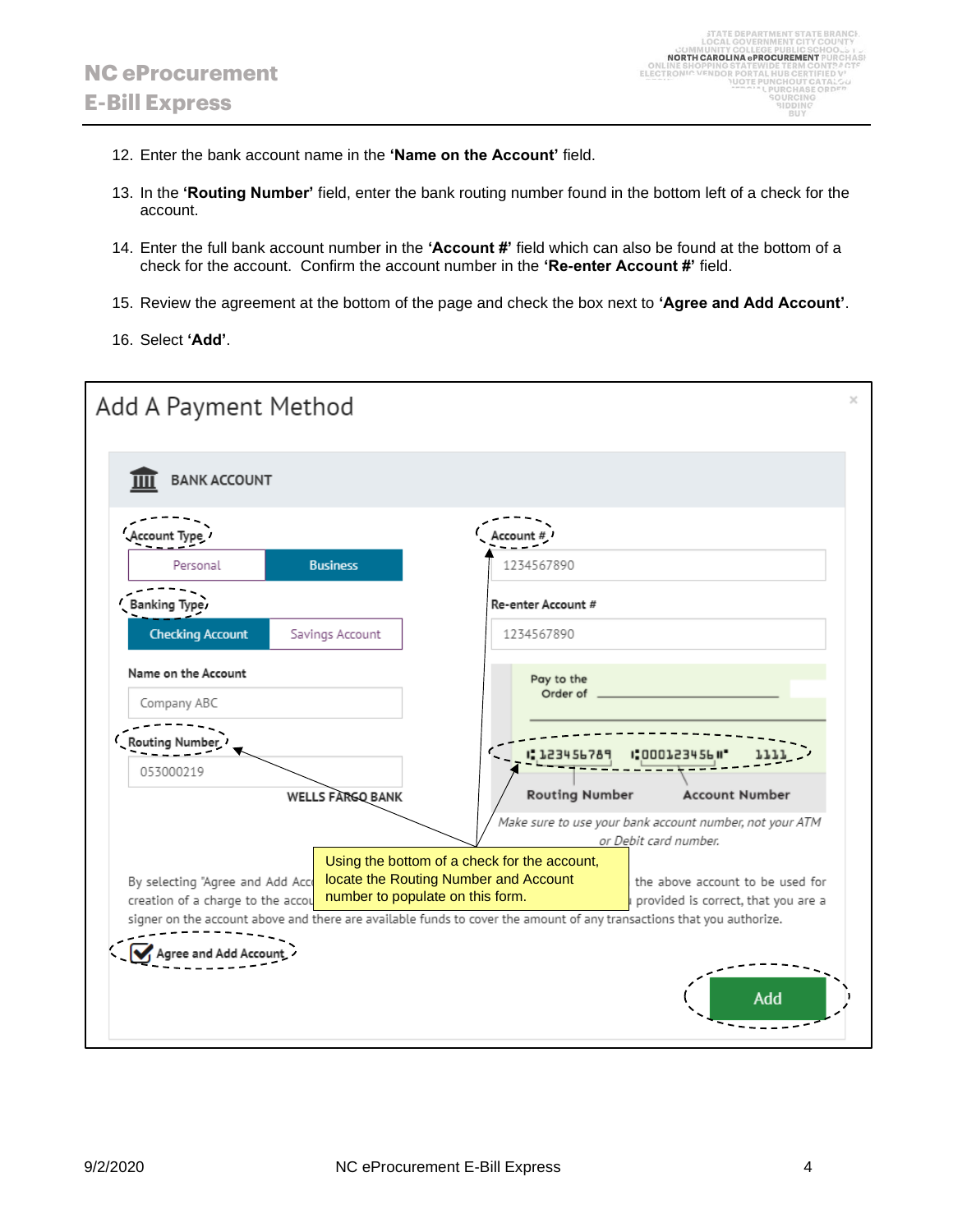- 17. **'Payment Date'** will default to today's date but can be changed to a future date if needed. Payment will not be processed until the date selected.
- 18. In the **'Vendor Name'** field, enter the name of the company as it is registered in the North Carolina electronic Vendor Portal.
- 19. Select **'Continue to Payment'**.

| Home<br>MESSAGES<br>View<br>Please select the pencil to enter the Invoice<br><b>Payment Amount</b><br><b>Contact Name</b><br><b>Contact Telephone</b><br>Number(s). If paying more than one invoice<br>please separate with a comma.<br>\$<br>100.00<br>919-321-1234<br>Mobile $\star$<br>John Doe<br>$\circ$ $\bullet$<br><b>Select Number of Invoices</b><br><b>Contact Email</b><br>$\times$ $\alpha$<br>02-Multiple Invoice(s)<br>myemail@domain.com<br><b>O</b> Add A Payment Method<br><b>Payment Method</b><br>WELLS FARGO BANK ***** 7890<br>$\checkmark$<br>Enter 'Pay Date' and 'Vendor Name'<br>ay Date<br>雦<br>then select 'Continue to Payment'.<br>8/27/2020<br>Vendor Name<br>Company ABC<br><b>O</b> Continue to Payment | <b>OFFICAROLINA APROCURE</b> | Home | <b>■ Exit</b> |
|------------------------------------------------------------------------------------------------------------------------------------------------------------------------------------------------------------------------------------------------------------------------------------------------------------------------------------------------------------------------------------------------------------------------------------------------------------------------------------------------------------------------------------------------------------------------------------------------------------------------------------------------------------------------------------------------------------------------------------------|------------------------------|------|---------------|
|                                                                                                                                                                                                                                                                                                                                                                                                                                                                                                                                                                                                                                                                                                                                          |                              |      |               |
|                                                                                                                                                                                                                                                                                                                                                                                                                                                                                                                                                                                                                                                                                                                                          |                              |      |               |
|                                                                                                                                                                                                                                                                                                                                                                                                                                                                                                                                                                                                                                                                                                                                          |                              |      |               |

- 20. Review the Payment Terms & Conditions and check the box next to **'By checking this box you agree to the terms and conditions stated above'**.
- 21. Select **'Make Payment'** to complete the process.
- 22. A Confirmation page will appear. This information will also be emailed to the address provided. To establish an account with Wells Fargo E-Bill Express, select the **'Enroll with Your Current Information'** link.

| Confirmation            |                                                                                                                                                                                                                 |                       |                                      |
|-------------------------|-----------------------------------------------------------------------------------------------------------------------------------------------------------------------------------------------------------------|-----------------------|--------------------------------------|
|                         | Thank You! Your payment has been made.                                                                                                                                                                          |                       |                                      |
| Print Confirmation Page |                                                                                                                                                                                                                 | <b>Payment Date</b>   | 8/27/2020                            |
|                         |                                                                                                                                                                                                                 | <b>Payment Method</b> | <b>WELLS FARGO BANK</b><br>*****7890 |
|                         |                                                                                                                                                                                                                 |                       |                                      |
| <b>John Doe</b>         | You have been provided a confirmation number. Please save this page for your records.                                                                                                                           | <b>Total Payment</b>  |                                      |
|                         | Payments confirmed before Thursday, August 27, 2020 8:00 PM ET will be posted on Thursday, August 27.                                                                                                           |                       | \$100.00                             |
| 2020                    | 2020. Payments confirmed after Thursday, August 27, 2020 8:00 PM ET will be posted on Friday, August 28,<br>If you have any further questions about payments to North Carolina eProcurement, please contact our |                       |                                      |
| office at 888-211-7440  |                                                                                                                                                                                                                 |                       |                                      |
| <b>Account Number</b>   | Confirmation #                                                                                                                                                                                                  |                       | <b>Payment Amount</b>                |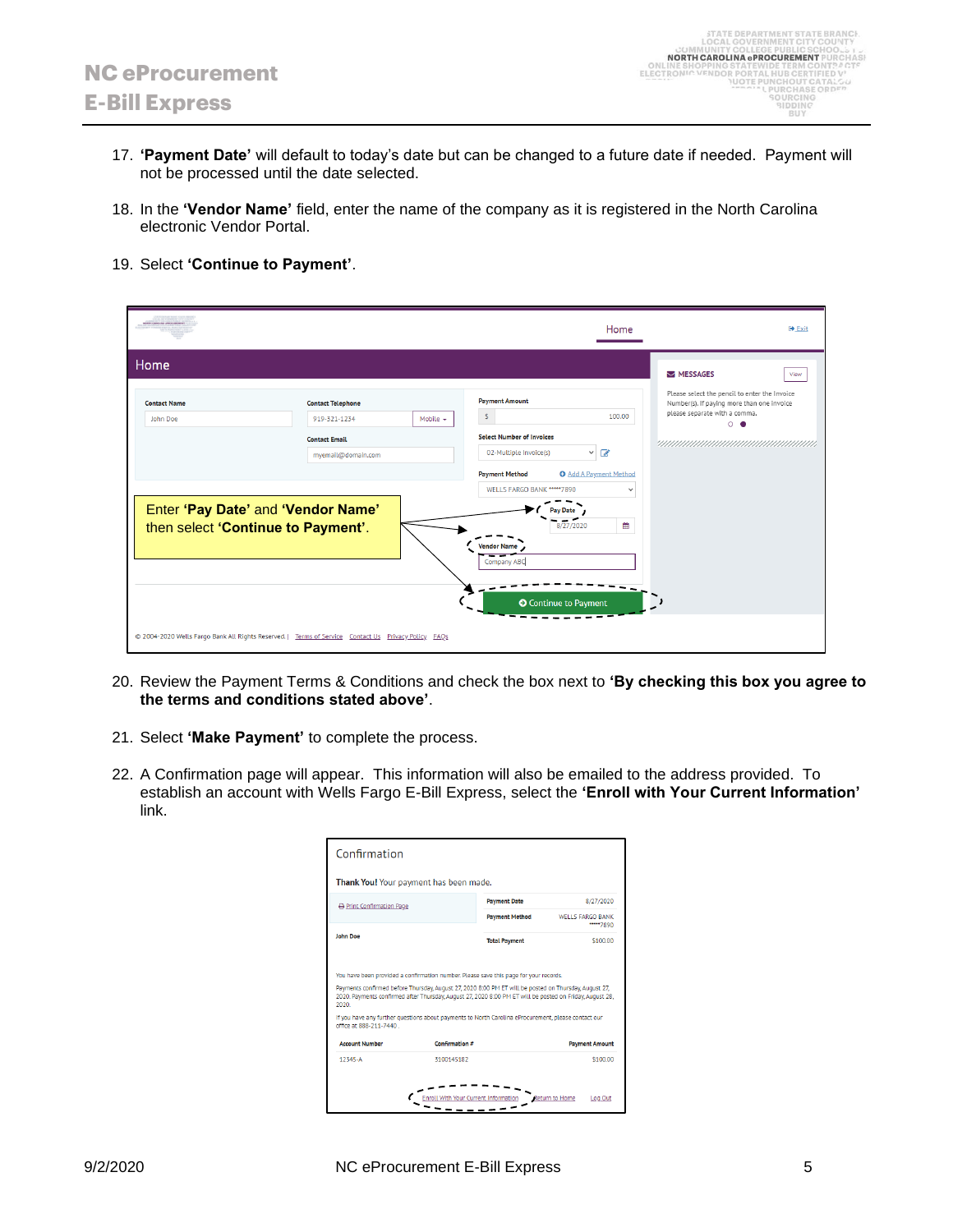## <span id="page-5-0"></span>**II. Enrolling with E-Bill Express**

- 1. After selecting the 'Enroll with Your Current Information' link in the previous section, the user is taken to the 'Account Setup' page.
- 2. Review the 'Name' and 'Contact Info' auto-populated from the information provided when submitting payment.
- 3. Select 'Continue to Login & Password'

| MORTH CARDLINE -PROCURENTS                                                                                                  |                                                                                                                                                                                                            |
|-----------------------------------------------------------------------------------------------------------------------------|------------------------------------------------------------------------------------------------------------------------------------------------------------------------------------------------------------|
| <b>Account Setup</b><br>$\vee$ PROFILE<br><b>LOGIN &amp; PASSWORD</b><br><b>TERMS OF SERVICE</b><br><b>PAYMENT ACCOUNTS</b> |                                                                                                                                                                                                            |
| <b>Name</b><br><b>Contact Name</b><br>John Doe                                                                              | <b>Contact Info</b><br><b>Contact Telephone</b><br>Mobile $\star$<br>919-321-1234<br><b>Add Another Telephone Number</b><br><b>Contact Email</b><br>myemail@domain.com<br><b>Add Another Email Address</b> |
| @ 2004-2020 Wells Fargo Bank All Rights Reserved.   Terms of Service Contact Us Privacy Policy FAQs                         | Continue to Login & Password                                                                                                                                                                               |

- 4. Create a **'Login ID'** and **'Password'** for the Wells Fargo E-Bill Express site.
- 5. Choose a **'Security Image'** and enter a word or phrase in the **'Give your image a label'** field.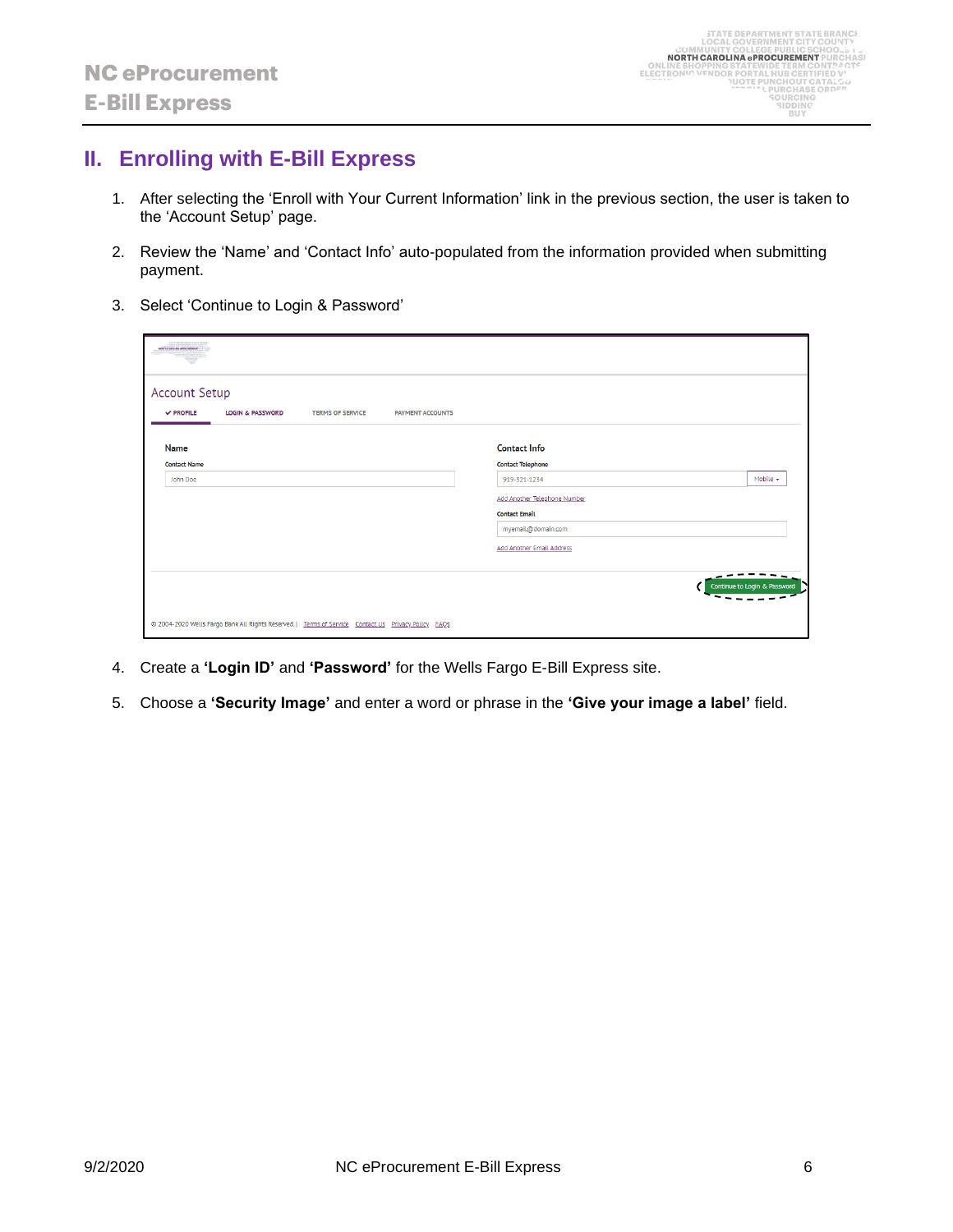6. Select and answer five security questions.



- 7. Select **'Continue to Terms of Service'**.
- 8. Review the **'Terms of Service'** and check the box to enroll.
- 9. Select **'Continue to Payment Accounts'**.

| NORTH CARDLINA APROCUREMENT            |                                                                                                     |                         |                                                                                                                        |                                               |  |
|----------------------------------------|-----------------------------------------------------------------------------------------------------|-------------------------|------------------------------------------------------------------------------------------------------------------------|-----------------------------------------------|--|
| <b>Account Setup</b><br>$\vee$ PROFILE | V LOGIN & PASSWORD                                                                                  | <b>TERMS OF SERVICE</b> | <b>PAYMENT ACCOUNTS</b>                                                                                                |                                               |  |
| <b>Terms of Service</b>                |                                                                                                     |                         | By clicking this box, you are enrolling in this service and have read and agree to the Terms of Service for this site. |                                               |  |
|                                        |                                                                                                     |                         |                                                                                                                        | Go Bad<br><b>Continue To Payment Accounts</b> |  |
|                                        | @ 2004-2020 Wells Fargo Bank All Rights Reserved.   Terms of Service Contact Us Privacy Policy FAQs |                         |                                                                                                                        |                                               |  |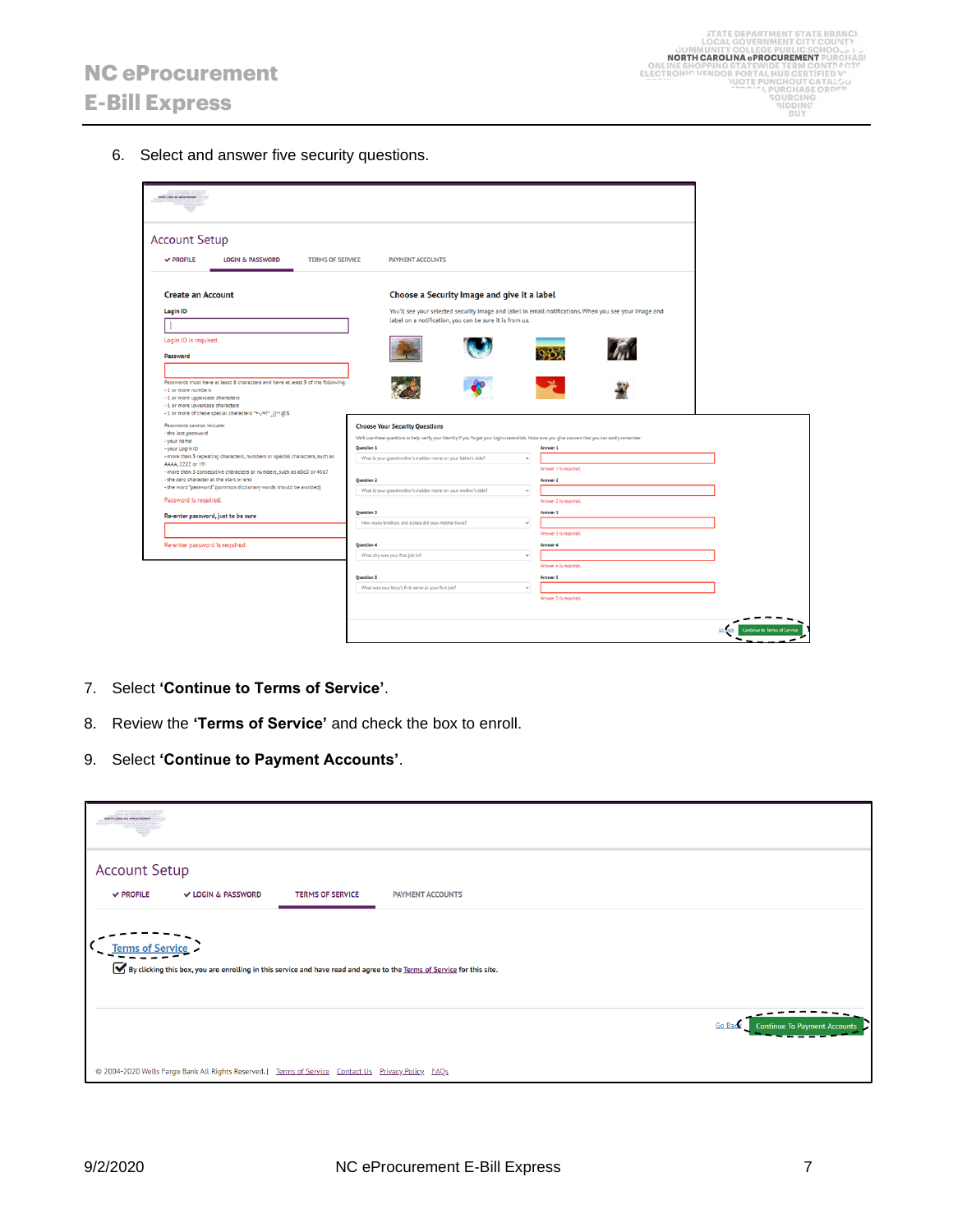10. Enter a name in the **'Give this Account a Nickname'** field and review all other pre-populated information.

- 11. Review the terms of use and check the box next to **'Agree and Add Account'**.
- 12. Select **'Finish Enrollment'**.

|                             | <b>Account Setup</b>                                   |                                                                                                    |                         |                                                                                                                                                                                                                                                                                                                                                                                 |
|-----------------------------|--------------------------------------------------------|----------------------------------------------------------------------------------------------------|-------------------------|---------------------------------------------------------------------------------------------------------------------------------------------------------------------------------------------------------------------------------------------------------------------------------------------------------------------------------------------------------------------------------|
| $\vee$ PROFILE              | V LOGIN & PASSWORD                                     | <b>√ TERMS OF SERVICE</b>                                                                          | <b>PAYMENT ACCOUNTS</b> |                                                                                                                                                                                                                                                                                                                                                                                 |
| <b>Add A Payment Method</b> |                                                        |                                                                                                    |                         |                                                                                                                                                                                                                                                                                                                                                                                 |
|                             |                                                        | You may select a default payment method now. After enrollment you can manage your payment methods. |                         |                                                                                                                                                                                                                                                                                                                                                                                 |
| <b>THE BANK ACCOUNT</b>     |                                                        |                                                                                                    |                         | ь                                                                                                                                                                                                                                                                                                                                                                               |
|                             |                                                        |                                                                                                    |                         |                                                                                                                                                                                                                                                                                                                                                                                 |
| <b>Account Type</b>         |                                                        |                                                                                                    |                         | Account #                                                                                                                                                                                                                                                                                                                                                                       |
|                             | Personal                                               | <b>Business</b>                                                                                    |                         | 1234567890                                                                                                                                                                                                                                                                                                                                                                      |
| <b>Banking Type</b>         | <b>Checking Account</b>                                |                                                                                                    |                         | Re-enter Account #                                                                                                                                                                                                                                                                                                                                                              |
|                             | -------                                                | Savings Account                                                                                    |                         | 1234567890                                                                                                                                                                                                                                                                                                                                                                      |
|                             | Give This Account a Nickname<br>Company ABC Checking   |                                                                                                    |                         | Pay to the<br>Order of                                                                                                                                                                                                                                                                                                                                                          |
| Name on the Account         |                                                        |                                                                                                    |                         |                                                                                                                                                                                                                                                                                                                                                                                 |
| John Doe                    |                                                        |                                                                                                    |                         | 1:123456789<br><b>1:000123456 II*</b><br>1111                                                                                                                                                                                                                                                                                                                                   |
| <b>Routing Number</b>       |                                                        |                                                                                                    |                         |                                                                                                                                                                                                                                                                                                                                                                                 |
| 053000219                   |                                                        |                                                                                                    |                         | <b>Routing Number</b><br><b>Account Number</b><br>Make sure to use your bank account number, not your ATM or Debit card number.                                                                                                                                                                                                                                                 |
|                             | Agree and Add Account                                  |                                                                                                    |                         | By selecting "Agree and Add Account", you authorize the information you've provided on the above account to be used for creation of a charge to the account listed above. You also affirm that the information you<br>provided is correct, that you are a signer on the account above and there are available funds to cover the amount of any transactions that you authorize. |
|                             |                                                        |                                                                                                    |                         | ь                                                                                                                                                                                                                                                                                                                                                                               |
| X ADD LATER                 | You can add an account later in your Account Settings. |                                                                                                    |                         |                                                                                                                                                                                                                                                                                                                                                                                 |
|                             |                                                        |                                                                                                    |                         |                                                                                                                                                                                                                                                                                                                                                                                 |